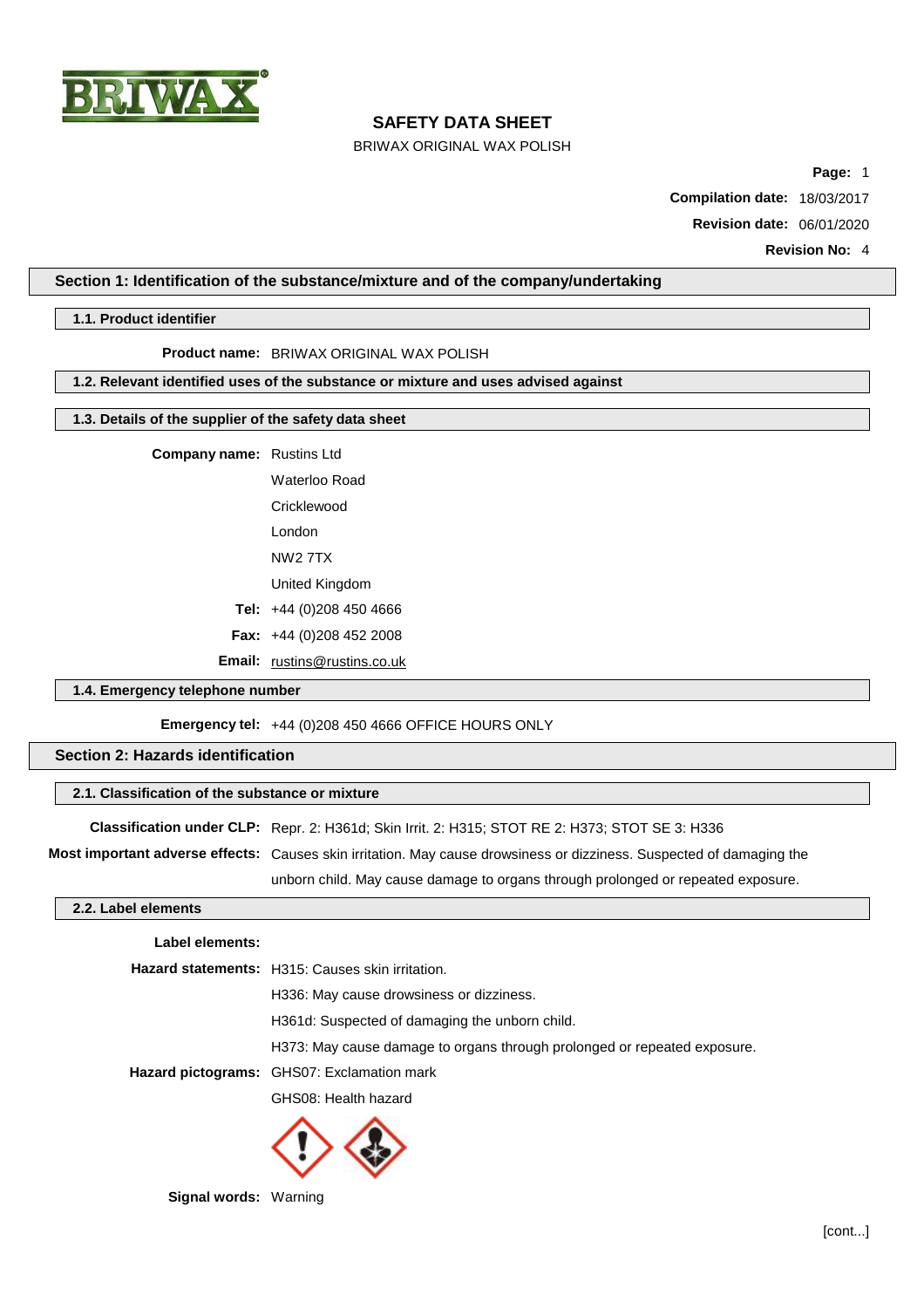### BRIWAX ORIGINAL WAX POLISH

**Page:** 2

|                  | <b>Precautionary statements:</b> P260: Do not breathe dust/fumes/gas/mist/vapours/spray. |  |
|------------------|------------------------------------------------------------------------------------------|--|
|                  | P280: Wear protective gloves.                                                            |  |
|                  | P302+P352: IF ON SKIN: Wash with plenty of water.                                        |  |
|                  | P304+P340: IF INHALED: Remove person to fresh air and keep comfortable for               |  |
|                  | breathing.                                                                               |  |
|                  | P308+P313: IF exposed or concerned: Get medical advice/attention.                        |  |
|                  | P314: Get medical advice/attention if you feel unwell.                                   |  |
| 2. Other hozarde |                                                                                          |  |

# **2.3. Other hazards**

**Other hazards:** In use, may form flammable / explosive vapour-air mixture.

PBT: This product is not identified as a PBT/vPvB substance.

#### **Section 3: Composition/information on ingredients**

#### **3.2. Mixtures**

#### **Hazardous ingredients:**

TOLUENE

| <b>EINECS</b> | CAS      | <b>CLP Classification</b><br>PBT/WEL |                                                                            | Percent |
|---------------|----------|--------------------------------------|----------------------------------------------------------------------------|---------|
| 203-625-9     | 108-88-3 |                                      | Flam. Lig. 2: H225; Repr. 2: H361d;<br>Asp. Tox. 1: H304; STOT RE 2: H373; | 79.130% |
|               |          |                                      | Skin Irrit. 2: H315; STOT SE 3: H336                                       |         |

|  |  | <b>Section 4: First aid measures</b> |  |
|--|--|--------------------------------------|--|
|--|--|--------------------------------------|--|

| 4.1. Description of first aid measures |                                                                                                          |  |
|----------------------------------------|----------------------------------------------------------------------------------------------------------|--|
|                                        | <b>Skin contact:</b> Remove all contaminated clothes and footwear immediately unless stuck to skin. Wash |  |
|                                        | immediately with plenty of soap and water.                                                               |  |

**Eye contact:** Bathe the eye with running water for 15 minutes.

**Ingestion:** Wash out mouth with water.

**Inhalation:** Consult a doctor.

#### **4.2. Most important symptoms and effects, both acute and delayed**

**Skin contact:** There may be mild irritation at the site of contact.

**Eye contact:** There may be irritation and redness.

**Ingestion:** There may be irritation of the throat.

**Inhalation:** No symptoms.

**Delayed / immediate effects:** Immediate effects can be expected after short-term exposure.

### **4.3. Indication of any immediate medical attention and special treatment needed**

**Immediate / special treatment:** Not applicable.

### **Section 5: Fire-fighting measures**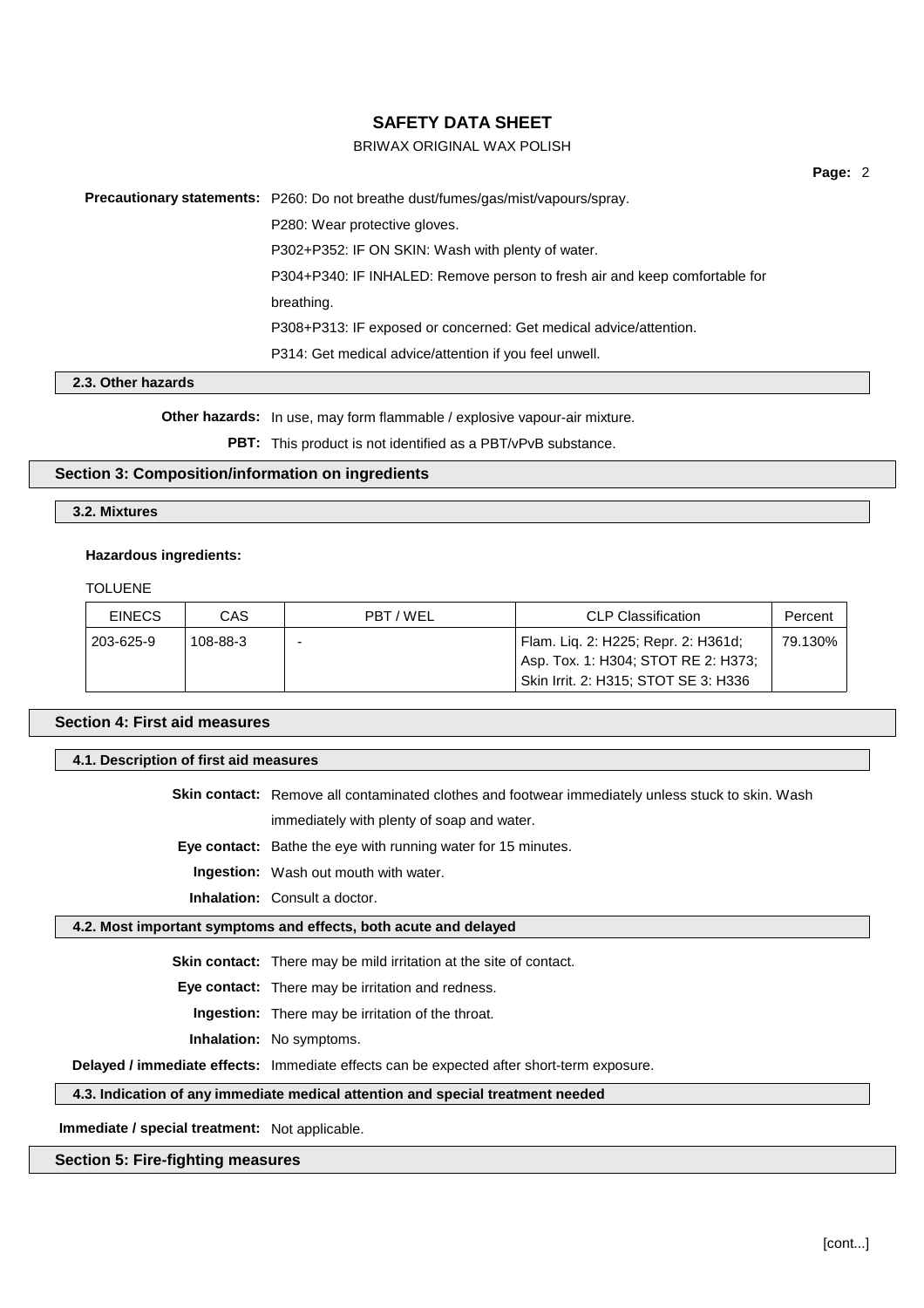### BRIWAX ORIGINAL WAX POLISH

### **5.1. Extinguishing media**

**Extinguishing media:** Alcohol resistant foam. Water spray. Carbon dioxide. Dry chemical powder.

#### **5.2. Special hazards arising from the substance or mixture**

**Exposure hazards:** Flammable. In combustion emits toxic fumes. Forms explosive air-vapour mixture.

#### **5.3. Advice for fire-fighters**

**Advice for fire-fighters:** Wear self-contained breathing apparatus. Wear protective clothing to prevent contact with skin and eyes.

### **Section 6: Accidental release measures**

#### **6.1. Personal precautions, protective equipment and emergency procedures**

**Personal precautions:** Refer to section 8 of SDS for personal protection details. Notify the police and fire

brigade immediately. Eliminate all sources of ignition. Turn leaking containers leak-side up to prevent the escape of liquid.

#### **6.2. Environmental precautions**

**Environmental precautions:** Do not discharge into drains or rivers. Contain the spillage using bunding.

#### **6.3. Methods and material for containment and cleaning up**

**Clean-up procedures:** Absorb into dry earth or sand. Transfer to a closable, labelled salvage container for disposal by an appropriate method. Do not use equipment in clean-up procedure which may produce sparks.

#### **6.4. Reference to other sections**

**Reference to other sections:** Refer to section 8 of SDS.

### **Section 7: Handling and storage**

#### **7.1. Precautions for safe handling**

**Handling requirements:** Smoking is forbidden. Use non-sparking tools. Ensure there is sufficient ventilation of the area. Avoid the formation or spread of mists in the air.

#### **7.2. Conditions for safe storage, including any incompatibilities**

**Storage conditions:** Store in a cool, well ventilated area. Keep container tightly closed. Keep away from sources of ignition. Prevent the build up of electrostatic charge in the immediate area. Ensure lighting and electrical equipment are not a source of ignition.

**Suitable packaging:** Must only be kept in original packaging.

**7.3. Specific end use(s)**

**Specific end use(s):** No data available.

### **Section 8: Exposure controls/personal protection**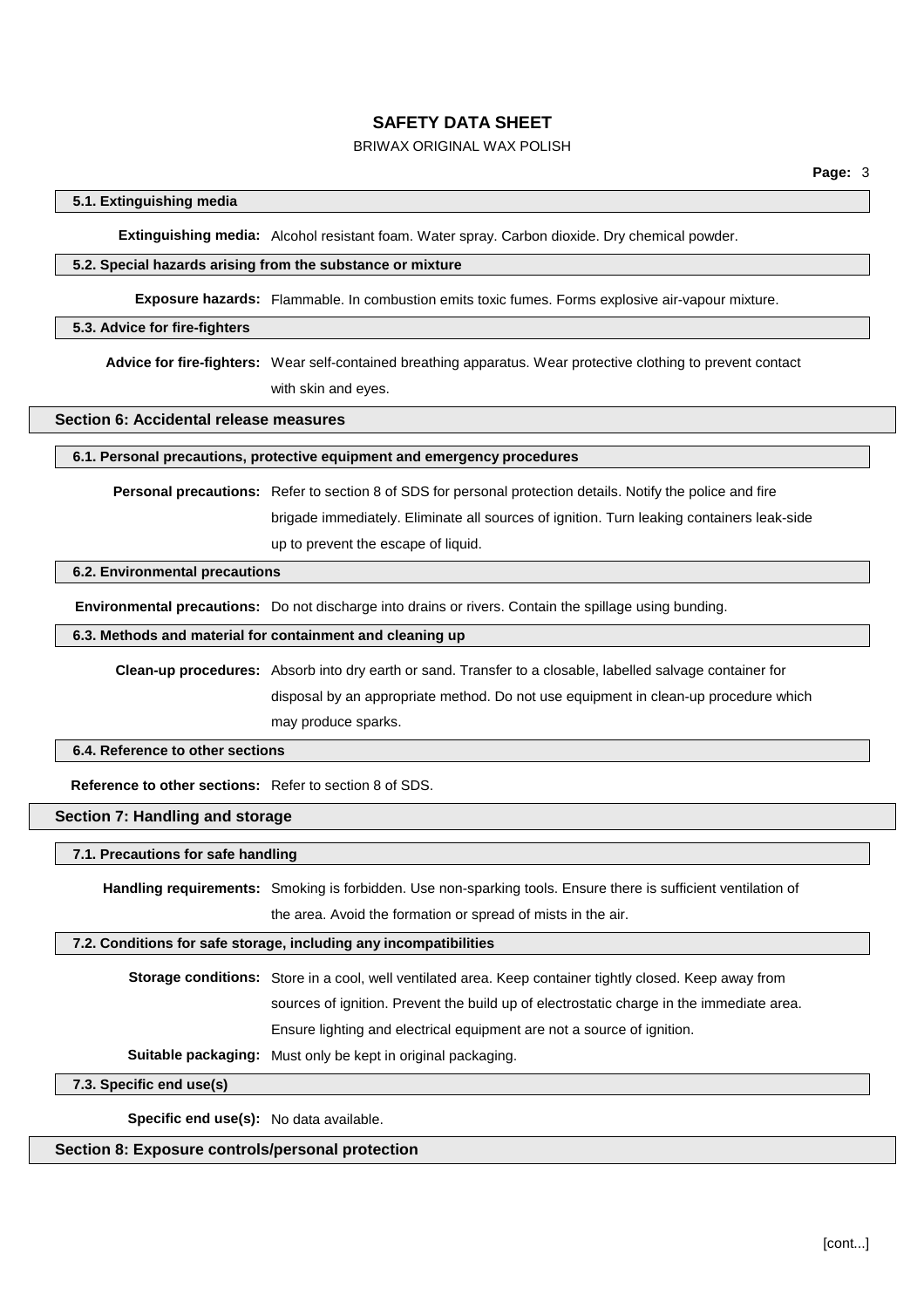### BRIWAX ORIGINAL WAX POLISH

### **8.1. Control parameters**

**Hazardous ingredients:**

#### **TOLUENE**

#### **Workplace** exposure limits: **Respirable** dust

| State | 8 hour TWA | 15 min. STEL | 8 hour TWA | 15 min. STEL |
|-------|------------|--------------|------------|--------------|
| UK    | 191 mg/m3  | 384 mg/m3    |            |              |

### **DNEL/PNEC Values**

**DNEL / PNEC** No data available.

#### **8.2. Exposure controls**

**Engineering measures:** Ensure there is sufficient ventilation of the area. Ensure lighting and electrical equipment are not a source of ignition. **Respiratory protection:** Respiratory protection not required. **Hand protection:** Protective gloves. **Eye protection:** Safety glasses. Ensure eye bath is to hand. **Skin protection:** Protective clothing.

### **Section 9: Physical and chemical properties**

### **9.1. Information on basic physical and chemical properties**

| <b>State: Wax</b>                                       |                                             |                                                        |                                  |
|---------------------------------------------------------|---------------------------------------------|--------------------------------------------------------|----------------------------------|
|                                                         | <b>Colour: Off-white</b>                    |                                                        |                                  |
|                                                         | <b>Odour:</b> Characteristic odour          |                                                        |                                  |
| <b>Evaporation rate:</b> No data available.             |                                             |                                                        |                                  |
|                                                         | <b>Oxidising:</b> No data available.        |                                                        |                                  |
| <b>Solubility in water:</b> Insoluble                   |                                             |                                                        |                                  |
| Also soluble in: Benzene.                               |                                             |                                                        |                                  |
| <b>Viscosity: Viscous</b>                               |                                             |                                                        |                                  |
| <b>Boiling point/range °C:</b> No data available.       |                                             | <b>Melting point/range °C:</b> No data available.      |                                  |
| <b>Flammability limits %: lower:</b> No data available. |                                             |                                                        | <b>upper:</b> No data available. |
| <b>Flash point °C:</b> $23 - 55$                        |                                             | <b>Part.coeff. n-octanol/water:</b> No data available. |                                  |
| Autoflammability°C: No data available.                  |                                             | Vapour pressure: No data available.                    |                                  |
|                                                         | <b>Relative density:</b> No data available. |                                                        | <b>pH:</b> No data available.    |
|                                                         | <b>VOC g/l:</b> No data available.          |                                                        |                                  |

**9.2. Other information**

**Other information:** No data available.

**Section 10: Stability and reactivity**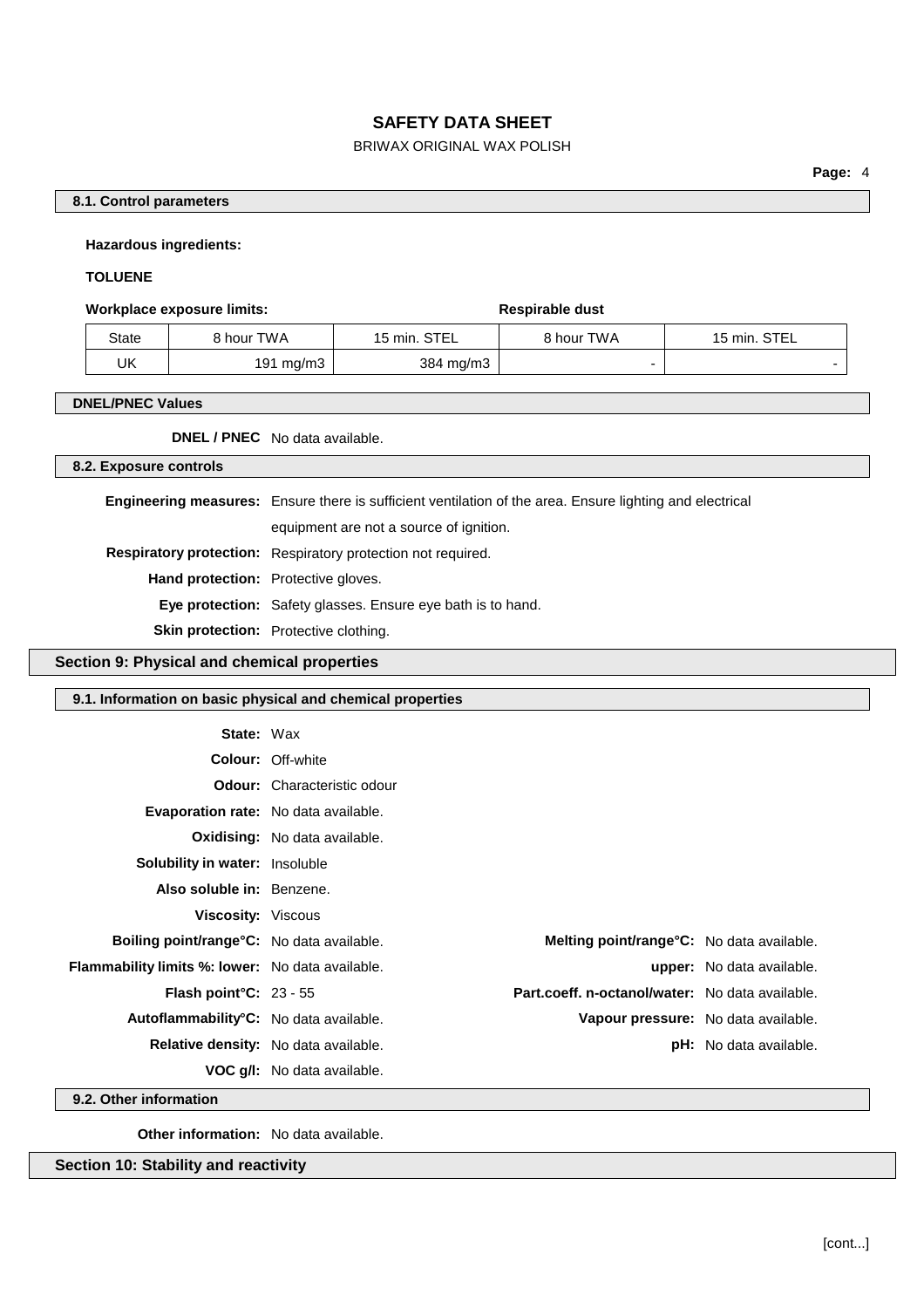### BRIWAX ORIGINAL WAX POLISH

### **10.1. Reactivity**

**Reactivity:** Stable under recommended transport or storage conditions.

### **10.2. Chemical stability**

**Chemical stability:** Stable under normal conditions. Stable at room temperature.

### **10.3. Possibility of hazardous reactions**

**Hazardous reactions:** Hazardous reactions will not occur under normal transport or storage conditions.

Decomposition may occur on exposure to conditions or materials listed below.

### **10.4. Conditions to avoid**

**Conditions to avoid:** Heat. Hot surfaces. Sources of ignition. Flames.

### **10.5. Incompatible materials**

**Materials to avoid:** Strong oxidising agents. Strong acids.

### **10.6. Hazardous decomposition products**

**Haz. decomp. products:** In combustion emits toxic fumes.

### **Section 11: Toxicological information**

### **11.1. Information on toxicological effects**

#### **Hazardous ingredients:**

#### **TOLUENE**

| <b>IVN</b>       | <b>RAT</b> | LD50 | 1960 | mg/kg |
|------------------|------------|------|------|-------|
| <sup>1</sup> ORL | <b>MUS</b> | ∟D50 | _    | gm/kg |
| <sup>'</sup> ORL | . RAT      | LD50 | 6900 | mg/kg |

#### **Relevant hazards for product:**

| Hazard                    | Route      | Basis                 |
|---------------------------|------------|-----------------------|
| Skin corrosion/irritation | <b>DRM</b> | Hazardous: calculated |
| Reproductive toxicity     | --         | Hazardous: calculated |
| STOT-single exposure      |            | Hazardous: calculated |
| STOT-repeated exposure    |            | Hazardous: calculated |

#### **Symptoms / routes of exposure**

**Skin contact:** There may be mild irritation at the site of contact.

**Eye contact:** There may be irritation and redness.

**Ingestion:** There may be irritation of the throat.

**Inhalation:** No symptoms.

### **Delayed / immediate effects:** Immediate effects can be expected after short-term exposure.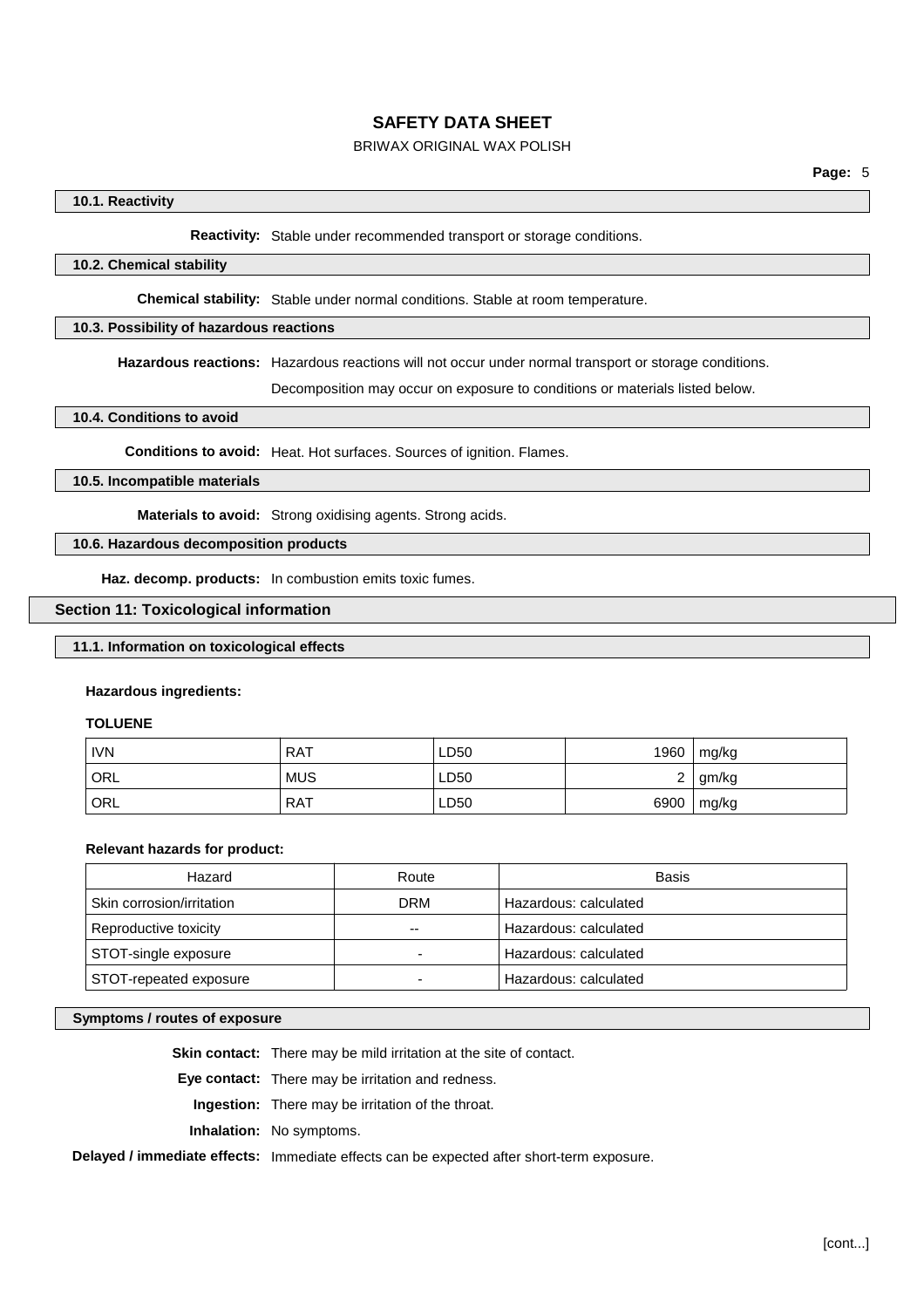### BRIWAX ORIGINAL WAX POLISH

**Page:** 6

#### **Section 12: Ecological information**

### **12.1. Toxicity**

**Ecotoxicity values:** No data available.

#### **12.2. Persistence and degradability**

**Persistence and degradability:** Biodegradable.

**12.3. Bioaccumulative potential**

**Bioaccumulative potential:** No bioaccumulation potential.

**12.4. Mobility in soil**

**Mobility:** Readily absorbed into soil.

**12.5. Results of PBT and vPvB assessment**

**PBT identification:** This product is not identified as a PBT/vPvB substance.

**12.6. Other adverse effects**

**Other adverse effects:** Negligible ecotoxicity.

**Section 13: Disposal considerations**

#### **13.1. Waste treatment methods**

**Disposal operations:** Transfer to a suitable container and arrange for collection by specialised disposal

company.

**NB:** The user's attention is drawn to the possible existence of regional or national regulations regarding disposal.

### **Section 14: Transport information**

**14.1. UN number**

**UN number:** UN1263

#### **14.2. UN proper shipping name**

#### **Shipping name:** PAINT

including paint, lacquer, enamel, stain, shellac, varnish, polish, liquid filler and liquid

lacquer base

**14.3. Transport hazard class(es)**

**Transport class:** 3

**14.4. Packing group**

**Packing group:** I

**14.5. Environmental hazards**

**Environmentally hazardous:** No **Marine Marine Marine Marine Marine Marine Marine Marine Marine Marine**